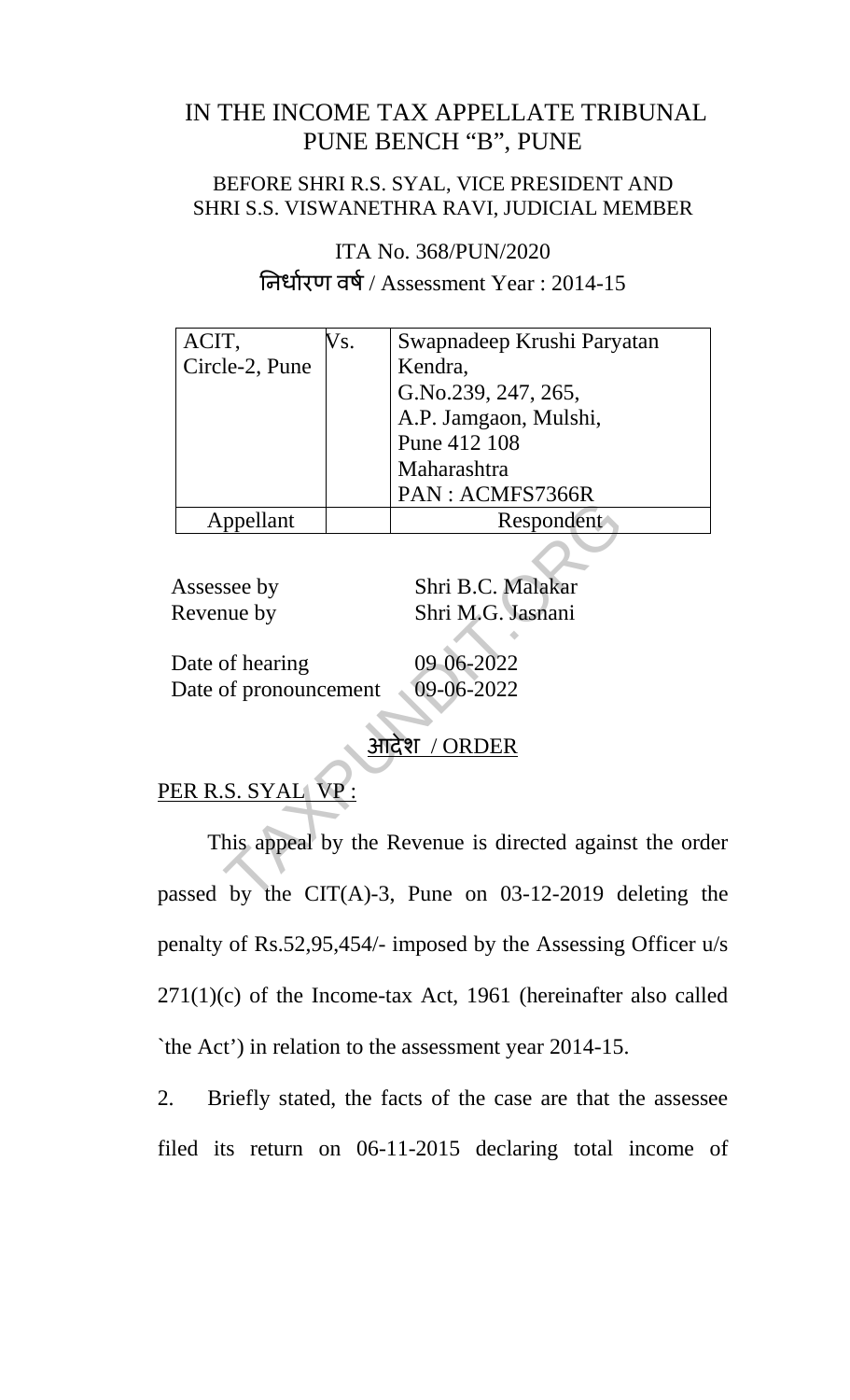Rs.1,55,79,450/-. The total income included a sum of Rs.1.50 crore declared by the assessee as additional income during the course of survey u/s.133A of the Act conducted on 24-02-2015. The Assessing Officer (AO) completed the assessment at the returned income and thereafter imposed the penalty  $u/s.271(1)(c)$  of the Act on the income of Rs.1.50 crore. The reason given by the AO was that the assessee would not have offered its income if the survey had not taken place. The penalty came to be deleted in the first appeal.

3. Having heard the rival submissions and gone through the relevant material on record, it is observed that the assessee was subjected to survey on 24.02.2015. During the course of survey proceedings, the assessee surrendered income of Rs.1.50 crore which was promptly included in the return of income filed afterwards. It is pertinent to mention that the assessee had not filed any return of income u/s 139(1) of the Act. The return filed on 06.11.2015 was the only return filed by it for the year under consideration for the first time u/s 139(4) of the Act. There is no denial of the fact that the belated return was given by the AO was that the assessee wou<br>its income if the survey had not taken p<br>came to be deleted in the first appeal.<br>Javing heard the rival submissions and gone<br>t material on record, it is observed that the as<br>ed to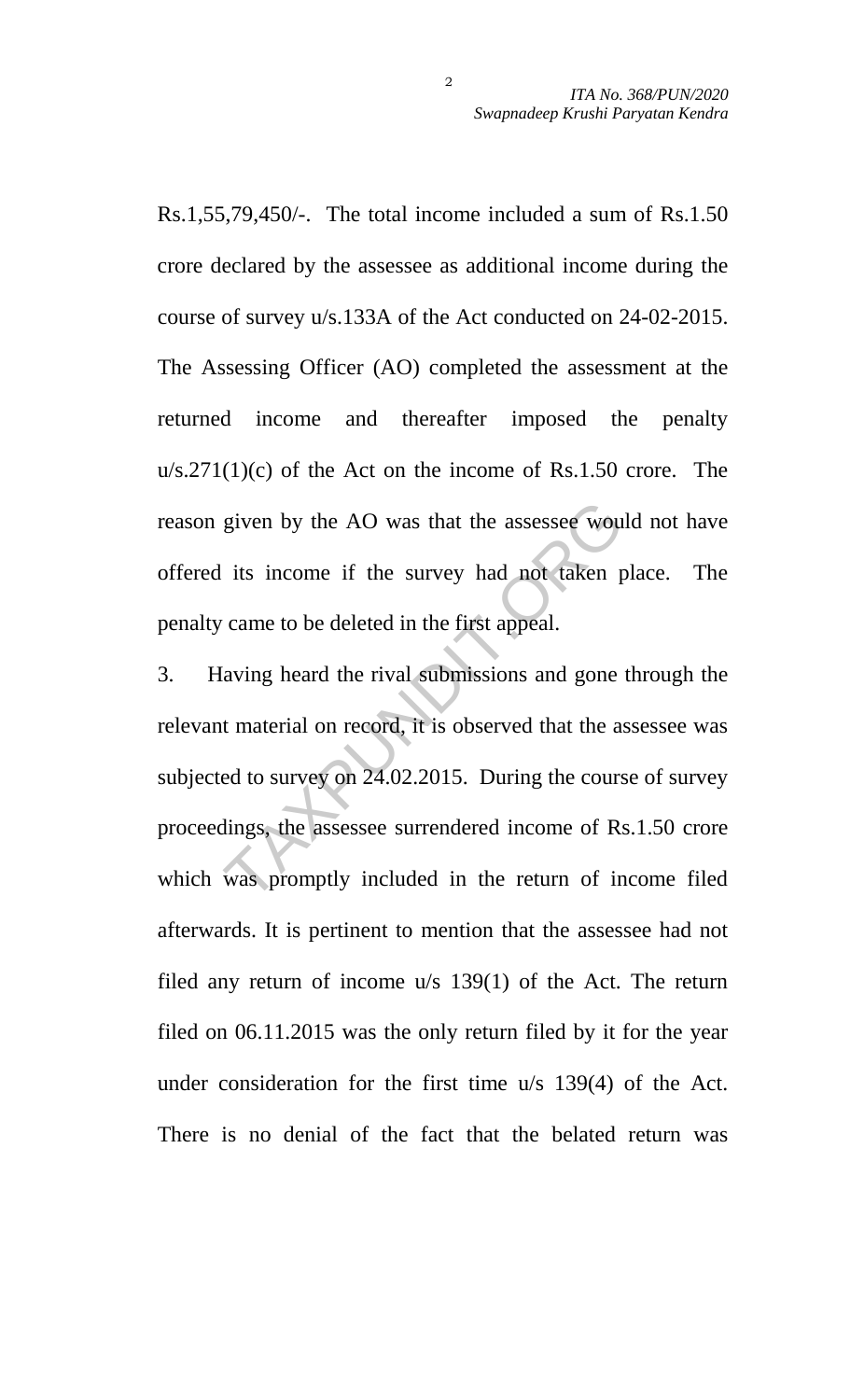otherwise within the stipulated time frame. The AO accepted the returned income and did not make any addition. After that, he imposed penalty on the amount offered by the assessee in the return of income pursuant to survey. Under these circumstances, a question arises as to whether the assessee can be visited with penalty  $u/s.271(1)(c)$  on such income?

4. Explanation 1 to section 271(1) provides that where in respect of any facts material to the computation of total income, the assessee fails to offer an explanation or offers explanation which is found by the AO etc. to be false or he is unable to substantiate, "then the amount added or disallowed in computing total income of such person as a result thereof shall, for the purposes of clause (c) of this sub-section, be deemed to represent the income in respect of which particulars have been concealed". On going through the mandate of the Explanation, it becomes overt that the penalty is leviable in respect of the amount of *income added or disallowed in the computation of total income*. A particular income can be added only when it is not offered in the return of income. If it is offered in the return Explanation 1 to section 271(1) provides the<br>of any facts material to the computation of to<br>essee fails to offer an explanation or offers<br>is found by the AO etc. to be false or he i<br>titate, "then the amount added or disa<br>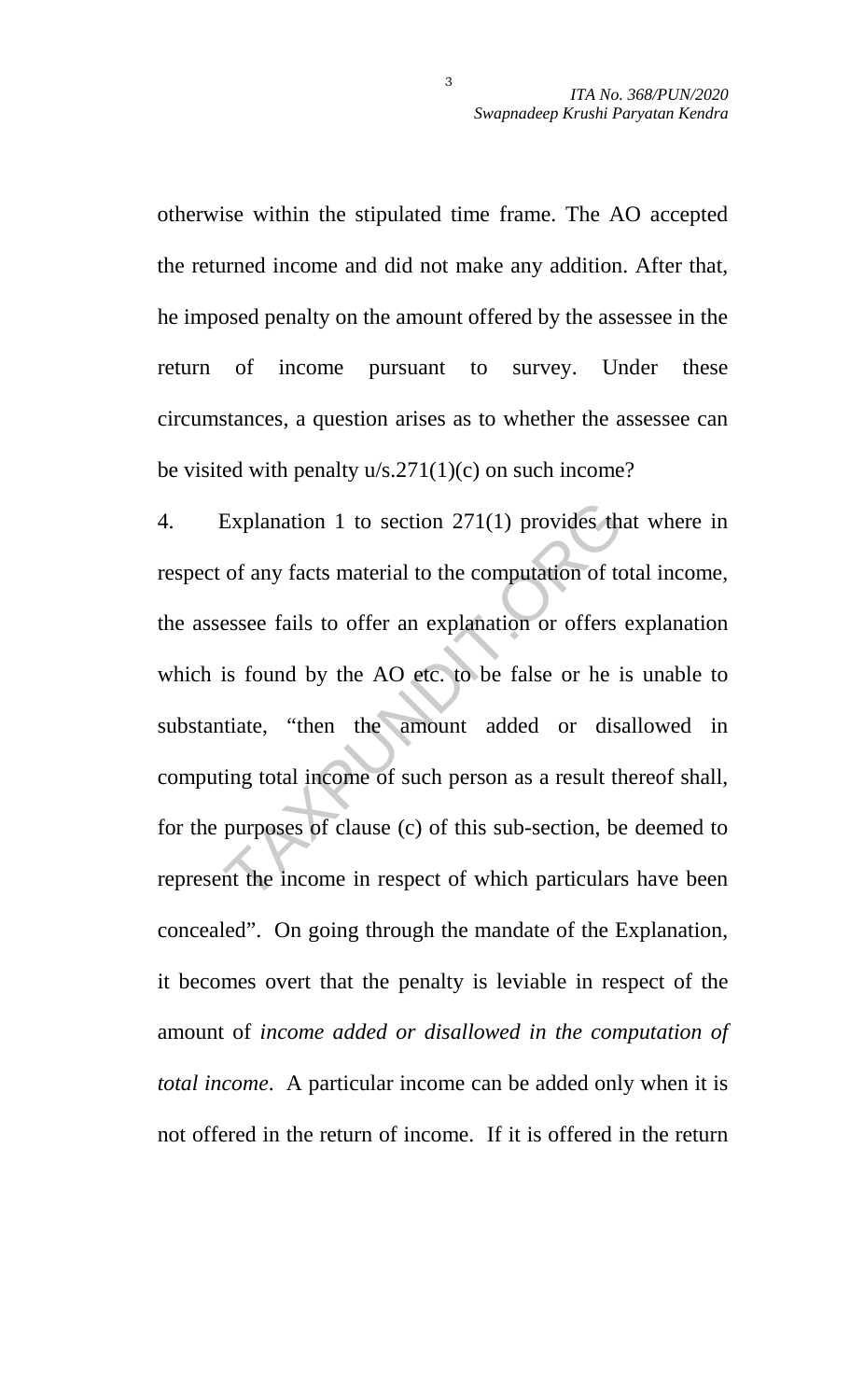of income, then it cannot be said to be added by the AO for the purposes of Explanation 1 to section 271(1). Explanations 5 and 5A of section 271(1) deal with the imposition of penalty under this provision even where the income in the given circumstances is declared in any return of income. The Explanations apply only in the case of search u/s.132 and not the survey u/s.133A of the Act. If the Explanations are excluded from the purview, which are applicable only in search cases and not otherwise, then, addition to income is *sine qua non* for imposition of penalty u/s.271(1)(c) of the Act. In the absence of any addition or disallowance made by the AO in the computation of total income, there can be no question of any penalty on the income *suo motu* offered by the assessee in his return of income. rvey u/s.133A of the Act. If the Explantion deform the purview, which are applicable on and not otherwise, then, addition to income timposition of penalty u/s.271(1)(c) of the  $\lambda$  e of any addition or disallowance made b

4

5. The judgment of the Hon'ble Supreme Court in *MAK Data Pvt. Ltd. Vs. CIT (2013) 358 ITR 593 (SC)* does not come to the rescue of the Revenue. The assessee in that case filed his return on 27-10-2004 declaring income of Rs.16.17 lakh. Prior to that, a survey action was taken against the assessee on 16-12-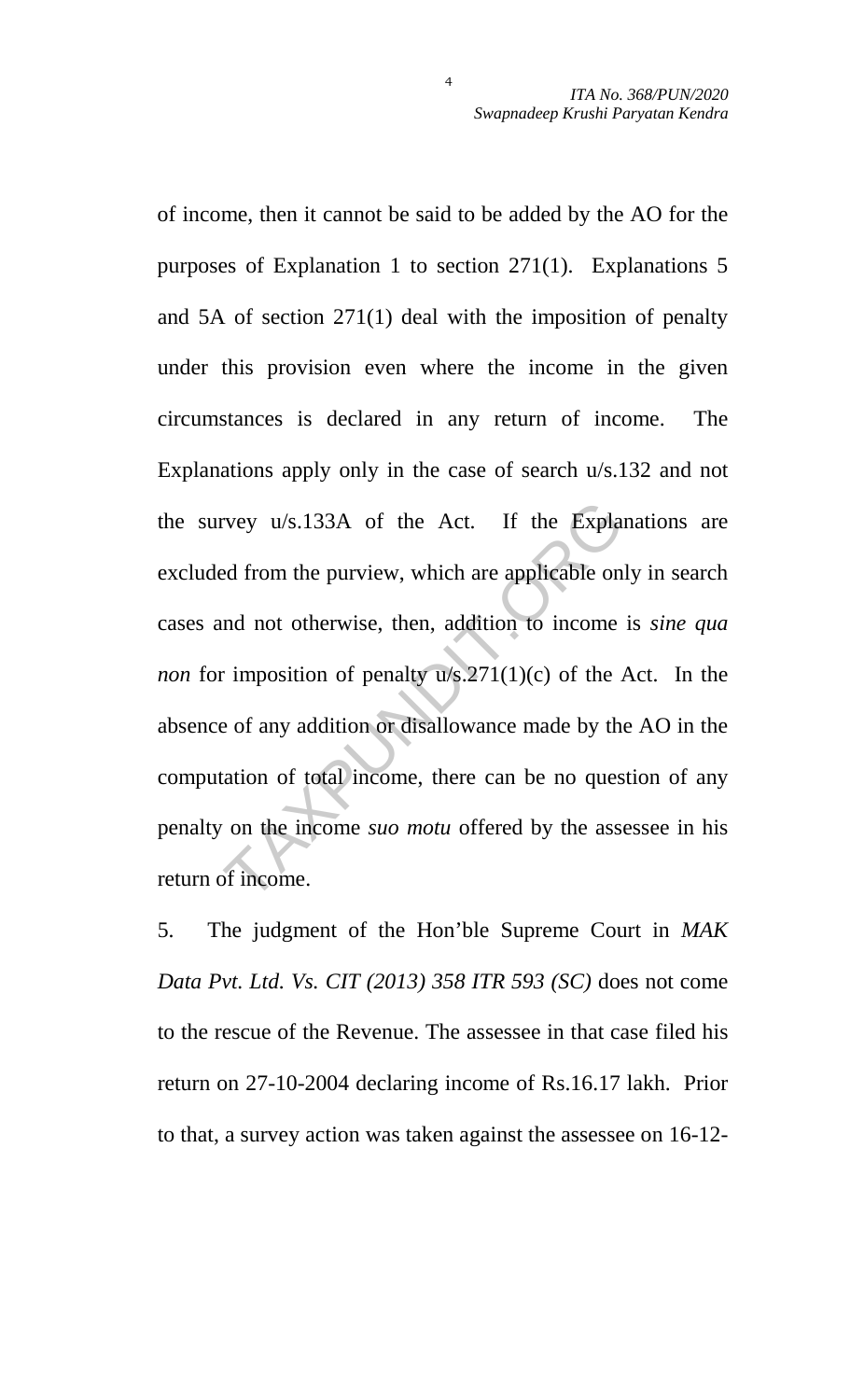2003. No income was offered during the course of survey and as such nothing was included in the return filed after the date of survey on that count. It was during the course of assessment proceedings and in reply to show cause notice filed on 22-11- 2006 that the assessee made an offer of surrendering a sum of Rs.40.74 lakh. The AO accordingly completed the assessment by making this addition and thereafter imposed penalty. It was in this backdrop of the facts that the Hon'ble Supreme Court held that the penalty  $u/s.271(1)(c)$  was rightly imposed because the disclosure of the assessee was immaterial. The Hon'ble Supreme Court observed that "Explanation to section 271(1) raises a presumption of concealment, *when difference is noted by the AO, between reported and assessed income"*. It was in this factual scenario where the income reported by the assessee in the return of income was lower than the income finally assessed by the AO, that the Hon'ble Supreme Court held that the penalty was rightly leviable. ting this addition and thereafter imposed pena-<br>backdrop of the facts that the Hon'ble Sup<br>at the penalty u/s.271(1)(c) was rightly impos-<br>closure of the assessee was immaterial. The<br>Court observed that "Explanation to sec

6. Turning to the facts of the extant case, it is found that the reported income and the assessed income of the assessee remain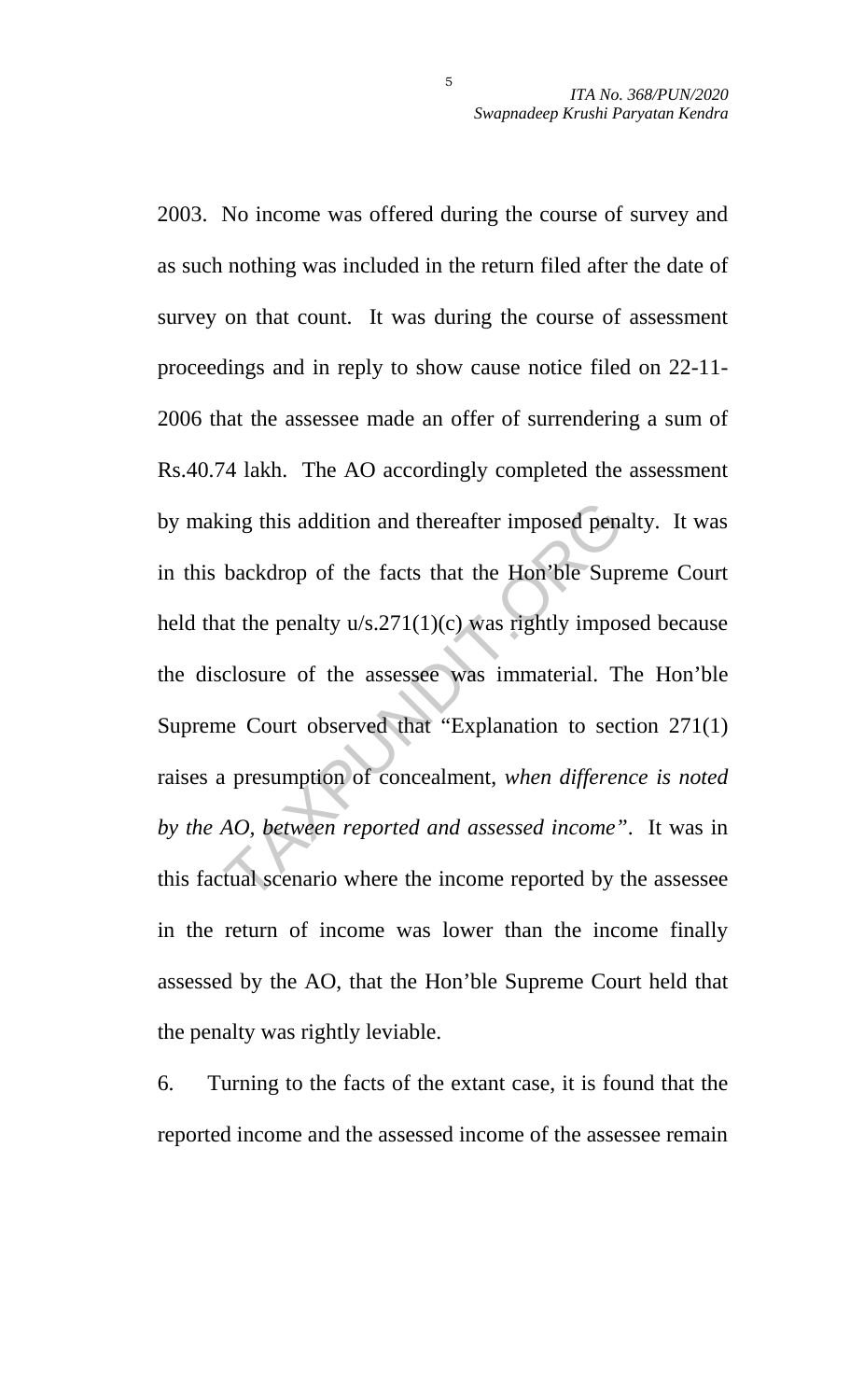the same. The AO has imposed penalty only with reference to the amount of Rs.1.50 crore which was *suo motu* declared by the assessee in the return. In that view of the matter, the *ratio* laid down in *MAK data Pvt. Ltd. (supra)* has no application to the facts of the extant case as the income under consideration, forming the foundation for the penalty, is not the one which was added by the AO beyond the income returned. In view of the fact that the assessee voluntarily offered the income, declared in the survey, in the return of income and the assessment was made without making any addition on that score, we hold that such an income cannot constitute the bedrock for the imposition of penalty  $u/s.271(1)(c)$  of the Act. We, therefore affirm the impugned order. ded by the AO beyond the income returned.<br>
tt that the assessee voluntarily offered the<br>
d in the survey, in the return of incom<br>
nent was made without making any additi<br>
we hold that such an income cannot con<br>
k for the i

7. In the result, the appeal is dismissed.

Order pronounced in the Open Court on 09<sup>th</sup> June, 2022.

## $Sd$ - $Sd$ -**(S.S.VISWANETHRA RAVI) (R.S.SYAL) JUDICIAL MEMBER VICE PRESIDENT**

पुणे Pune; दिनांक Dated :  $09<sup>th</sup>$  June, 2022 *Satish*